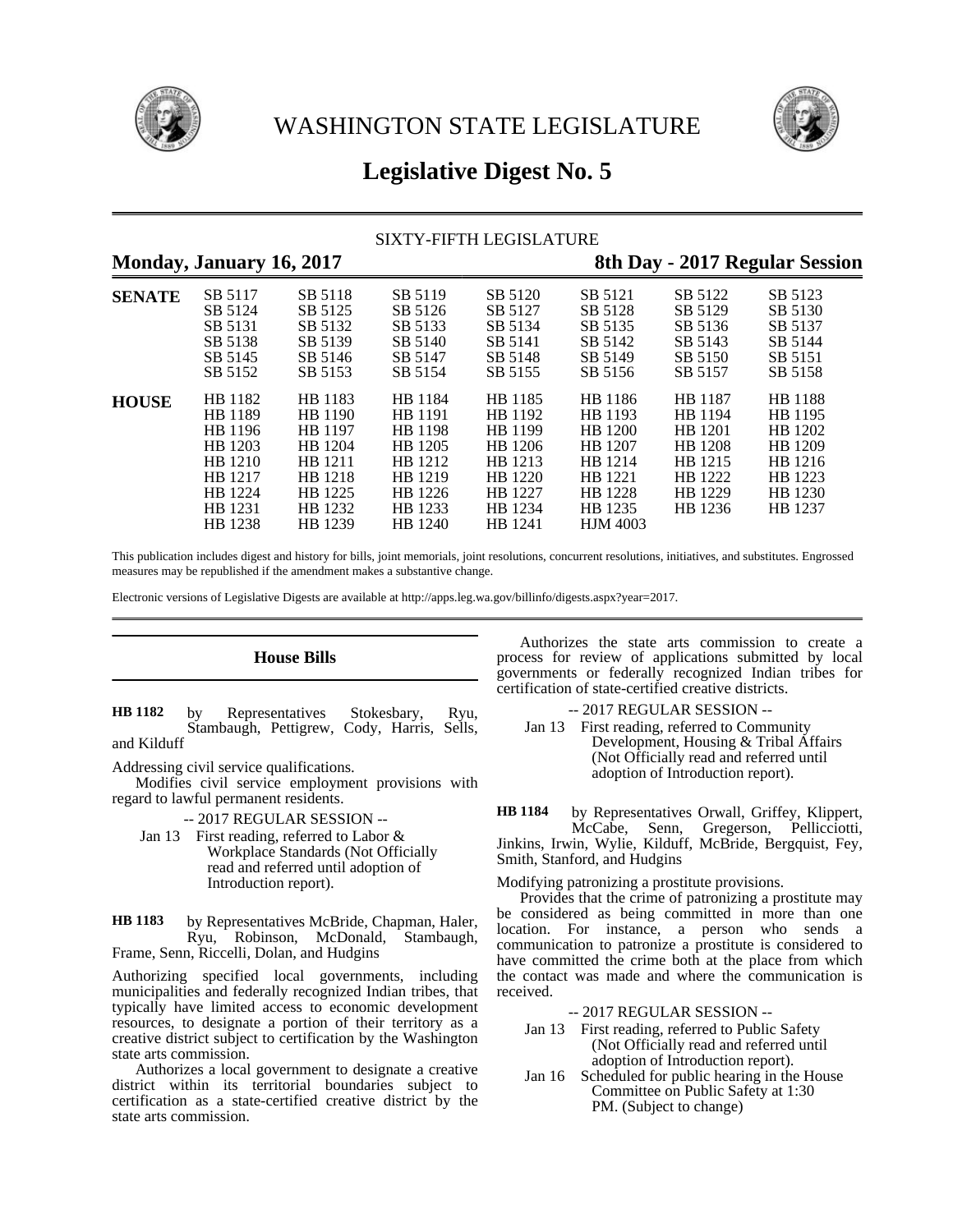Jan 19 Scheduled for executive session in the House Committee on Public Safety at 8:00 AM. (Subject to change)

#### by Representatives Haler, Kirby, and Stanford **HB 1185**

Addressing business practices that involve offering free or reduced-priced goods or services to the public not contingent on the purchase, continuation, or termination of insurance or the receipt of a quote for insurance, relative to the insurance code's prohibition on offering rebates or inducements to purchase insurance.

Addresses the offering of inducements by insurers, insurance producers, and title insurance agents.

- -- 2017 REGULAR SESSION --
- Jan 13 First reading, referred to Business & Financial Services (Not Officially read and referred until adoption of Introduction report).
- by Representatives Santos, Goodman, Jinkins, Kilduff, and Senn; by request of Board For Judicial Administration **HB 1186**

Concerning the provision of and reimbursement for certain court interpreter services.

Addresses the appointment of and reimbursement for certain court interpreter services.

-- 2017 REGULAR SESSION --

- Jan 13 First reading, referred to Judiciary (Not Officially read and referred until adoption of Introduction report).
- by Representatives Gregerson, Griffey, Ryu, Pike, and Springer **HB 1187**

Concerning water-sewer districts.

Modifies water-sewer district provisions regarding: (1) The sale of unnecessary property;

(2) The authority of the board of commissioners to adopt a policy to issue its own warrants for payment of claims or other obligations of the district;

(3) Contracting for asset management service of water storage assets; and

(4) Adding the term "water-sewer district" to the definition of "municipality" for purposes of chapter 70.95A RCW (pollution control--municipal bonding authority).

-- 2017 REGULAR SESSION --

- Jan 13 First reading, referred to Local Government (Not Officially read and referred until adoption of Introduction report).
- Jan 17 Scheduled for public hearing in the House Committee on Local Government at 10:00 AM. (Subject to change)
- by Representatives Bergquist, Harmsworth, Fey, Hayes, Jinkins, and Hudgins **HB 1188**
- Concerning the use of child passenger restraint systems. Revises child restraint system requirements.

-- 2017 REGULAR SESSION --

- Jan 13 First reading, referred to Transportation (Not Officially read and referred until adoption of Introduction report).
- by Representatives Short, Cody, Schmick, and Kloba **HB 1189**

Concerning exemptions from the massage therapy law. Revises massage therapy provisions to provide a definition for "somatic education."

- -- 2017 REGULAR SESSION -- Jan 13 First reading, referred to Health Care & Wellness (Not Officially read and
- referred until adoption of Introduction report). Jan 17 Scheduled for public hearing in the House
- Committee on Health Care & Wellness at 8:00 AM. (Subject to change)
- by Representatives Taylor, Shea, Volz, McCaslin, J. Walsh, Buys, Condotta, Wilcox, Kristiansen, Pike, Young, Kraft, Short, and Koster **HB 1190**
- Prohibiting a government database of law abiding owners of legal firearms.

Prohibits the department of licensing from keeping copies or records of applications to purchase pistols or copies or records of pistol transfers.

Requires the department to eliminate copies or records of pistol purchase applications or pistol transfers from any databases maintained by the department.

-- 2017 REGULAR SESSION --

- Jan 13 First reading, referred to Judiciary (Not Officially read and referred until adoption of Introduction report).
- by Representatives Taylor, Orcutt, McCaslin, Shea, and Rodne **HB 1191**

Eliminating the fee on the retail sale of vehicle tires.

Repeals the one-dollar fee on the retail sale of new replacement vehicle tires and the waste tire removal account.

Requires any money remaining in the waste tire removal account on June 30, 2018, to be transferred to the motor vehicle fund.

-- 2017 REGULAR SESSION --

- Jan 13 First reading, referred to Appropriations (Not Officially read and referred until adoption of Introduction report).
- by Representatives Taylor, Dent, Manweller, and Shea **HB 1192**

Prohibiting the department of fish and wildlife from requiring public access as a condition of receiving compensation under chapter 77.36 RCW.

Provides that permitting public hunting on the land subject to a claim under chapter 77.36 RCW (wildlife damage) is not considered to be a practicable self-help preventive measure and the department of fish and wildlife may not condition the receipt of compensation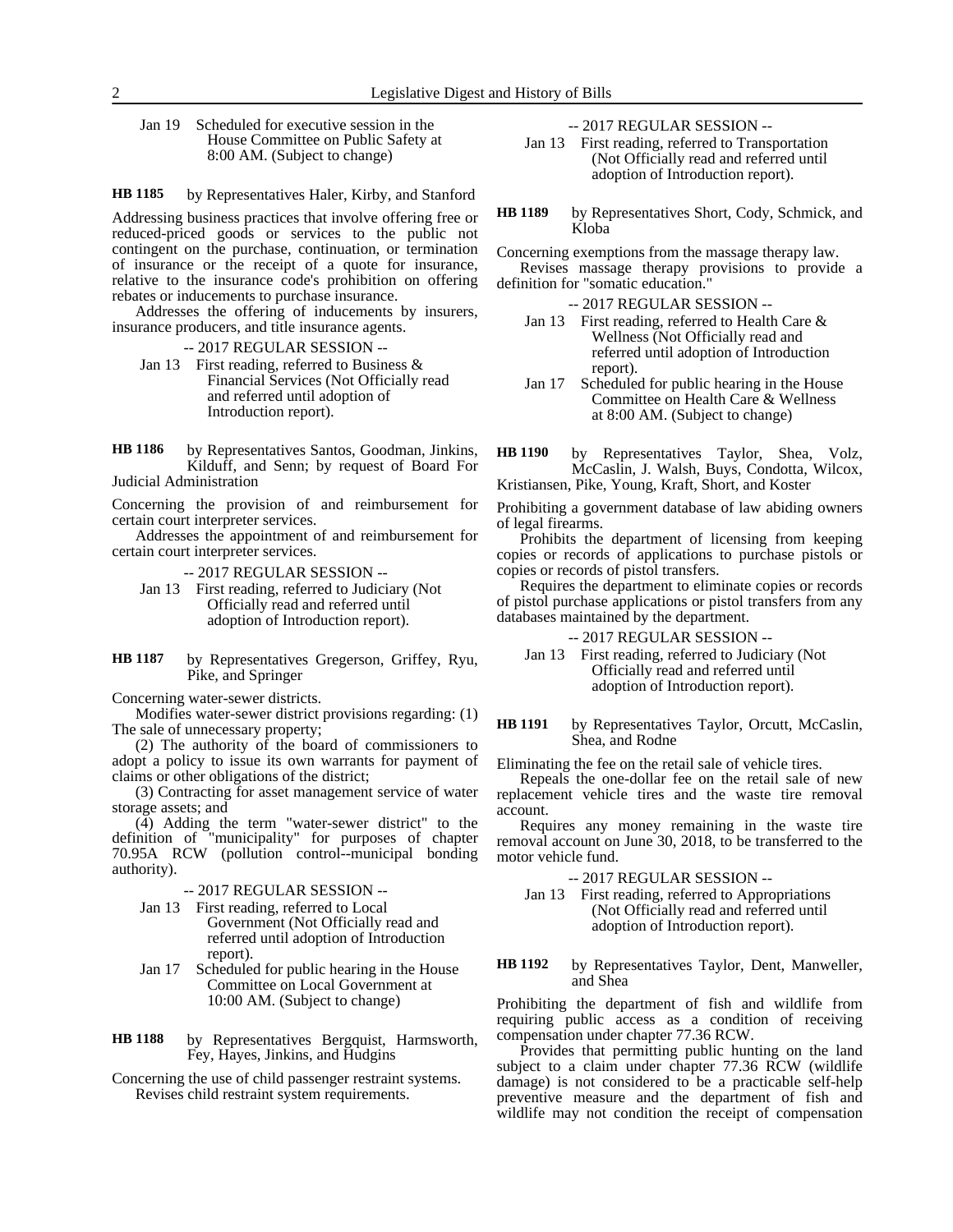under chapter 77.36 RCW on the claimant allowing or facilitating public hunting access to the land in question.

-- 2017 REGULAR SESSION --

- Jan 13 First reading, referred to Agriculture & Natural Resources (Not Officially read and referred until adoption of Introduction report).
- by Representatives Taylor, Shea, McCaslin, Young, and J. Walsh **HB 1193**
- Creating the Fourth Amendment protection act. Establishes the Fourth Amendment protection act.

-- 2017 REGULAR SESSION --

Jan 13 First reading, referred to Judiciary (Not Officially read and referred until adoption of Introduction report).

by Representatives Hayes, Pettigrew, Smith, Springer, Kretz, Schmick, Santos, Short, Haler, Lovick, Riccelli, Blake, Senn, Jinkins, Gregerson, Muri, Frame, Wylie, Kilduff, McBride, Bergquist, Fey, Stambaugh, Ormsby, Farrell, and Pollet **HB 1194**

Creating a legislative page scholarship program.

Authorizes the secretary of the senate and the chief clerk of the house of representatives to administer and conduct a legislative page scholarship program to provide resources for students who participate in the page programs of the senate or house.

Creates the legislative page scholarship account.

- -- 2017 REGULAR SESSION --
- Jan 13 First reading, referred to State Government (Not Officially read and referred until adoption of Introduction report).
- by Representatives Kilduff, Rodne, Goodman, Hayes, and Muri **HB 1195**

Concerning surrender of person under surety's bond. Addresses bail agent requirements when surrendering a defendant to custody.

-- 2017 REGULAR SESSION --

- Jan 13 First reading, referred to Public Safety (Not Officially read and referred until adoption of Introduction report).
- by Representatives Goodman, Rodne, Jinkins, Kilduff, McBride, and Barkis **HB 1196**

Modifying the process for prevailing parties to recover judgments in small claims court.

Revises small claims court provisions with regard to the process for prevailing parties to recover judgments in the court.

-- 2017 REGULAR SESSION --

Jan 13 First reading, referred to Judiciary (Not Officially read and referred until adoption of Introduction report).

by Representatives Tarleton, McDonald, Frame, Kilduff, and Bergquist **HB 1197**

Concerning respite services for caregivers of people with mental illness.

Requires the department of social and health services to establish up to three pilot projects to offer respite services to primary caregivers of people with severe mental illness.

Expires June 30, 2020.

-- 2017 REGULAR SESSION --

Jan 13 First reading, referred to Health Care & Wellness (Not Officially read and referred until adoption of Introduction report).

by Representatives Harris, Cody, and Riccelli **HB 1198**

Concerning substance abuse monitoring for podiatric physicians and surgeons.

Requires the state podiatric medical board to enter into a contract with a voluntary substance abuse monitoring program to implement an impaired podiatric practitioner program.

-- 2017 REGULAR SESSION --

- Jan 13 First reading, referred to Health Care & Wellness (Not Officially read and referred until adoption of Introduction report).
- Jan 17 Scheduled for public hearing in the House Committee on Health Care & Wellness at 8:00 AM. (Subject to change)

by Representatives Irwin, Jinkins, Goodman, Rodne, Hayes, Muri, Frame, Stokesbary, and Stambaugh **HB 1199**

Allowing youth courts to have jurisdiction over transit infractions.

Gives a youth court jurisdiction over transit infractions alleged to have been committed by sixteen or seventeen year old juveniles.

-- 2017 REGULAR SESSION --

- Jan 13 First reading, referred to Judiciary (Not Officially read and referred until adoption of Introduction report).
- by Representatives McCabe, Goodman, Klippert, Orwall, Hayes, Johnson, Griffey, **HB 1200**

Caldier, Dye, Sells, McDonald, Kilduff, and Smith

Concerning the crime of voyeurism.

Establishes the crime of voyeurism in the second degree which is a gross misdemeanor.

- -- 2017 REGULAR SESSION --
- Jan 13 First reading, referred to Public Safety (Not Officially read and referred until adoption of Introduction report).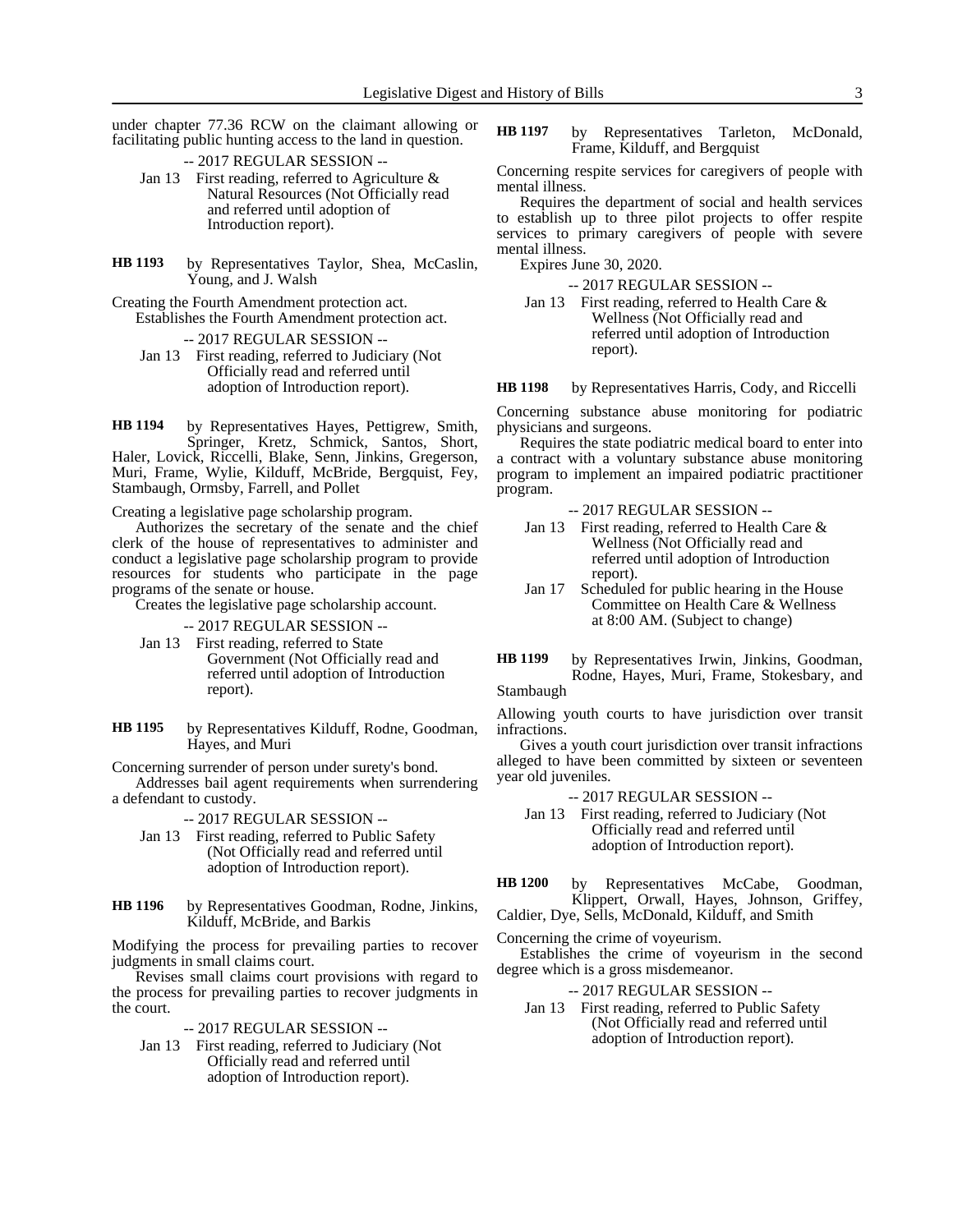by Representatives Stonier, Orcutt, Harris, Wylie, J. Walsh, Riccelli, Tharinger, and **HB 1201**

Ormsby

Concerning the taxing authority of public facilities districts.

Addresses the use of local sales and use taxes by a public facilities district to repay bonds issued for the expansion, rehabilitation, and improvement of regional centers.

Changes the terms of the contingent expiration date.

- -- 2017 REGULAR SESSION --
- Jan 13 First reading, referred to Finance (Not Officially read and referred until adoption of Introduction report).
- by Representatives Young, McCaslin, Taylor, and Shea **HB 1202**

Prohibiting the use of international law to infringe on property rights.

Prohibits the adoption, development, or implementation of community development policies based on international accords that infringe or restrict private property rights and the expenditure of public funds in furtherance of any international accords that endanger a citizen's private property rights.

- -- 2017 REGULAR SESSION -- Jan 13 First reading, referred to Judiciary (Not Officially read and referred until adoption of Introduction report).
- by Representatives Young, J. Walsh, McCaslin, Taylor, Shea, Irwin, Koster, and Santos **HB 1203**

Exempting school districts from the state portion of sales and use taxes on school construction.

Allows a sales and use tax exemption for school districts, in the form of a remittance, if the school district has paid the tax levied on the sale or use of or charge made for labor and materials used for qualifying construction.

-- 2017 REGULAR SESSION --

- Jan 13 First reading, referred to Finance (Not Officially read and referred until adoption of Introduction report).
- by Representatives Young, McCaslin, Shea, Taylor, and J. Walsh **HB 1204**

Requiring the display of the national league of families' POW/MIA flag on certain days.

Requires the national league of families' POW/MIA flag to be displayed on Former Prisoners of War Recognition Day on April 9th and on Pearl Harbor Remembrance Day on December 7th.

- -- 2017 REGULAR SESSION --
- Jan 13 First reading, referred to State Government (Not Officially read and referred until adoption of Introduction report).

by Representatives Young, Shea, Taylor, McCaslin, and Santos **HB 1205**

Providing a right of first repurchase for surplus transportation property.

Gives a former owner the right of repurchase if the department of transportation determines that all or a portion of the former owner's real property or an interest in the real property that was acquired through condemnation within the previous ten years is no longer necessary for a transportation purpose.

-- 2017 REGULAR SESSION --

- Jan 13 First reading, referred to Transportation (Not Officially read and referred until adoption of Introduction report).
- by Representatives Young, J. Walsh, Taylor, McCaslin, Shea, and Muri **HB 1206**

Repealing the state estate tax. Repeals the state estate tax.

-- 2017 REGULAR SESSION --

Jan 13 First reading, referred to Finance (Not Officially read and referred until adoption of Introduction report).

by Representatives Young, Taylor, Shea, J. Walsh, McCaslin, Kraft, and Short **HB 1207**

Requiring agreements between state agencies and the federal government to be reported to the legislature.

Requires state agencies to submit a written report to the speaker and minority leader of the house of representatives, the majority and minority leaders of the senate, and the governor, providing a comprehensive, detailed description of every agreement between the agency and the federal government.

- -- 2017 REGULAR SESSION --
- Jan 13 First reading, referred to Appropriations (Not Officially read and referred until adoption of Introduction report).
- by Representatives Johnson, Dolan, Stokesbary, and Stonier **HB 1208**

Concerning charter school students participating in interschool athletics and extracurricular activities.

Addresses the participation in interschool athletics and extracurricular activities by charter school students.

-- 2017 REGULAR SESSION --

- Jan 13 First reading, referred to Education (Not Officially read and referred until adoption of Introduction report).
- by Representatives Bergquist, Vick, Kirby, J. Walsh, and Blake **HB 1209**

Concerning municipal access to local financial services.

Revises public depositary provisions with regard to: (1) Loss in a public depositary and procedure for payment;

(2) Requirements for becoming a public depositary; and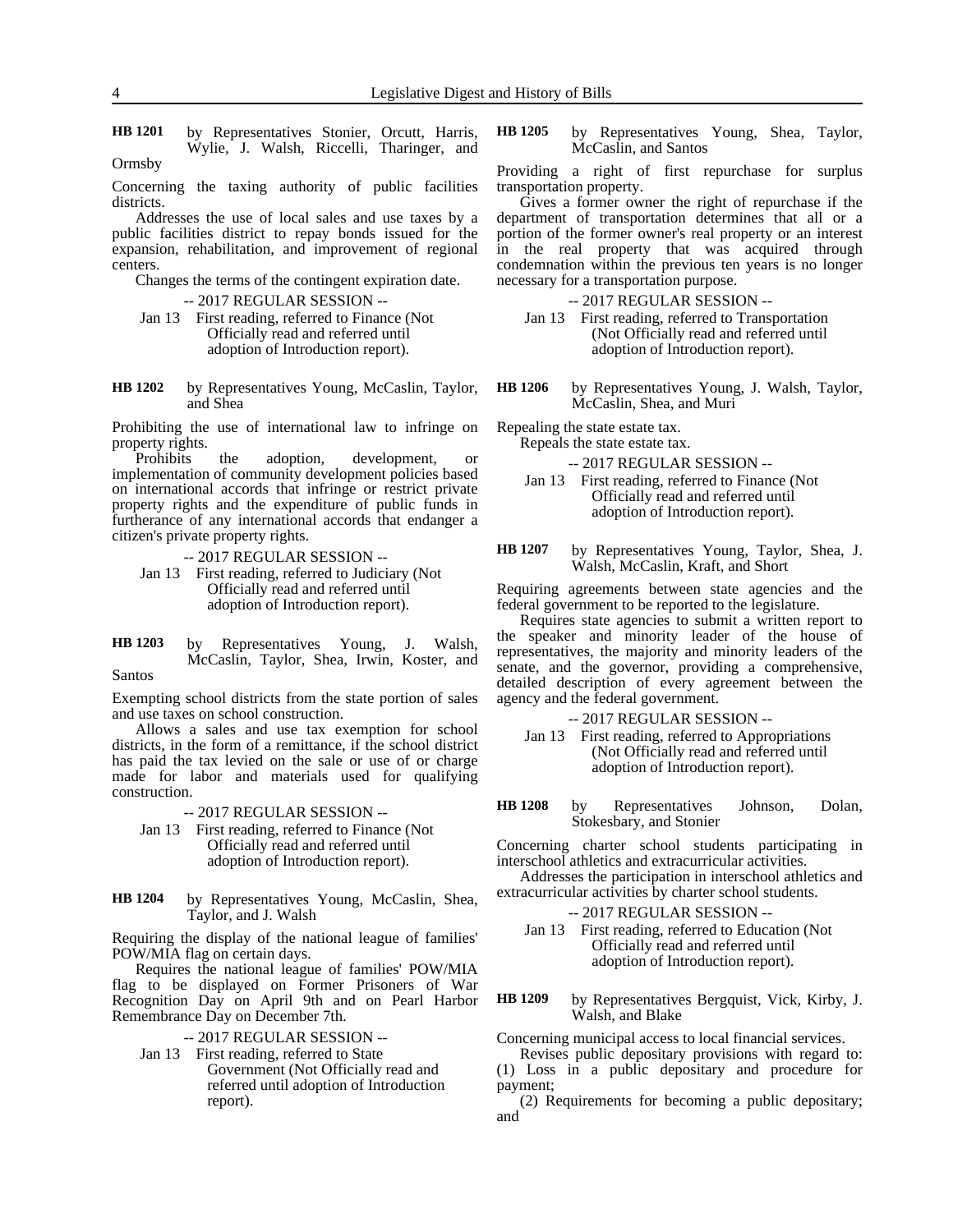(3) Revising the definition "financial institution" to include federal or state chartered credit unions.

- -- 2017 REGULAR SESSION --
- Jan 13 First reading, referred to Business & Financial Services (Not Officially read and referred until adoption of Introduction report).
- by Representatives Farrell, Fitzgibbon, Frame, McBride, Macri, Doglio, Ormsby, Hudgins, and Pollet; by request of Department of Ecology **HB 1210**

Strengthening funding for oil spill programs in Washington by increasing revenue to the oil spill prevention account.

Increases revenue to the oil spill prevention account to strengthen funding for oil spill programs in the state.

-- 2017 REGULAR SESSION --

Jan 13 First reading, referred to Finance (Not Officially read and referred until adoption of Introduction report).

by Representatives Jinkins, DeBolt, Tharinger, Harris, and Wylie **HB 1211**

Addressing prescription drug insurance continuity of care.

Prohibits an issuer from denying continued coverage or increasing the copayment or coinsurance amount for a prescription drug to a medically stable enrollee under certain circumstances.

-- 2017 REGULAR SESSION --

Jan 13 First reading, referred to Health Care & Wellness (Not Officially read and referred until adoption of Introduction report).

#### by Representative Blake **HB 1212**

Concerning the possession and transfer of marijuana, marijuana plants, useable marijuana, marijuana-infused products, and marijuana concentrates.

Modifies marijuana provisions regarding the possession, transfer, delivery, and/or personal product testing of marijuana, marijuana plants, useable marijuana, marijuana-infused products, and/or marijuana concentrates.

-- 2017 REGULAR SESSION --

Jan 13 First reading, referred to Commerce & Gaming (Not Officially read and referred until adoption of Introduction report).

by Representatives Farrell, Pollet, Peterson, Gregerson, Wylie, McBride, Doglio, and **HB 1213**

# Hudgins

Promoting the use of greywater in urban buildings.

Requires the state building code council, by no later than the first building code update after January 1, 2020, to adopt rules to require all new buildings constructed in certain cities to reuse greywater in a manner consistent with the standards, procedures, and guidelines adopted by the department of health.

Requires the department of health to update the adopted standards, procedures, and guidelines to allow for the reuse of greywater for water use needs of a building, including heating and cooling and the flushing of toilets.

### -- 2017 REGULAR SESSION --

Jan 13 First reading, referred to Local Government (Not Officially read and referred until adoption of Introduction report).

### by Representatives Hargrove, Pettigrew, Sells, Haler, and Muri **HB 1214**

Increasing the number of state need grant recipients by awarding the community and technical college rate in certain financial aid programs for a student's first two years of postsecondary credit.

Awards the community and technical college rate in certain financial aid programs for a student's first two years of postsecondary credit by increasing the number of state need grant recipients.

-- 2017 REGULAR SESSION --

Jan 13 First reading, referred to Higher Education (Not Officially read and referred until adoption of Introduction report).

by Representatives Hargrove, Pettigrew, Kretz, Smith, and Stambaugh **HB 1215**

Authorizing innovation schools.

Creates a system for the establishment and operation of locally authorized innovation schools to: (1) Meet the educational needs of a diverse student population;

(2) Improve educational performance;

(3) Implement evidence-based practices to reduce demographic disparities in student achievement; and

(4) Provide local school communities and principals with greater control over decisions related to staffing, personnel selection and evaluation, scheduling, and educational programming.

-- 2017 REGULAR SESSION --

Jan 13 First reading, referred to Education (Not Officially read and referred until adoption of Introduction report).

by Representatives Klippert and Hayes **HB 1216**

Concerning unlawful entry on certain properties.

Authorizes a peace officer to remove a person from the premises and order the person to remain off the premises, when the person is unlawfully entering the premises.

Authorizes an owner of premises to initiate an investigation and request the removal of an unauthorized person from the premises by providing a certain declaration to law enforcement.

## -- 2017 REGULAR SESSION --

Jan 13 First reading, referred to Judiciary (Not Officially read and referred until adoption of Introduction report).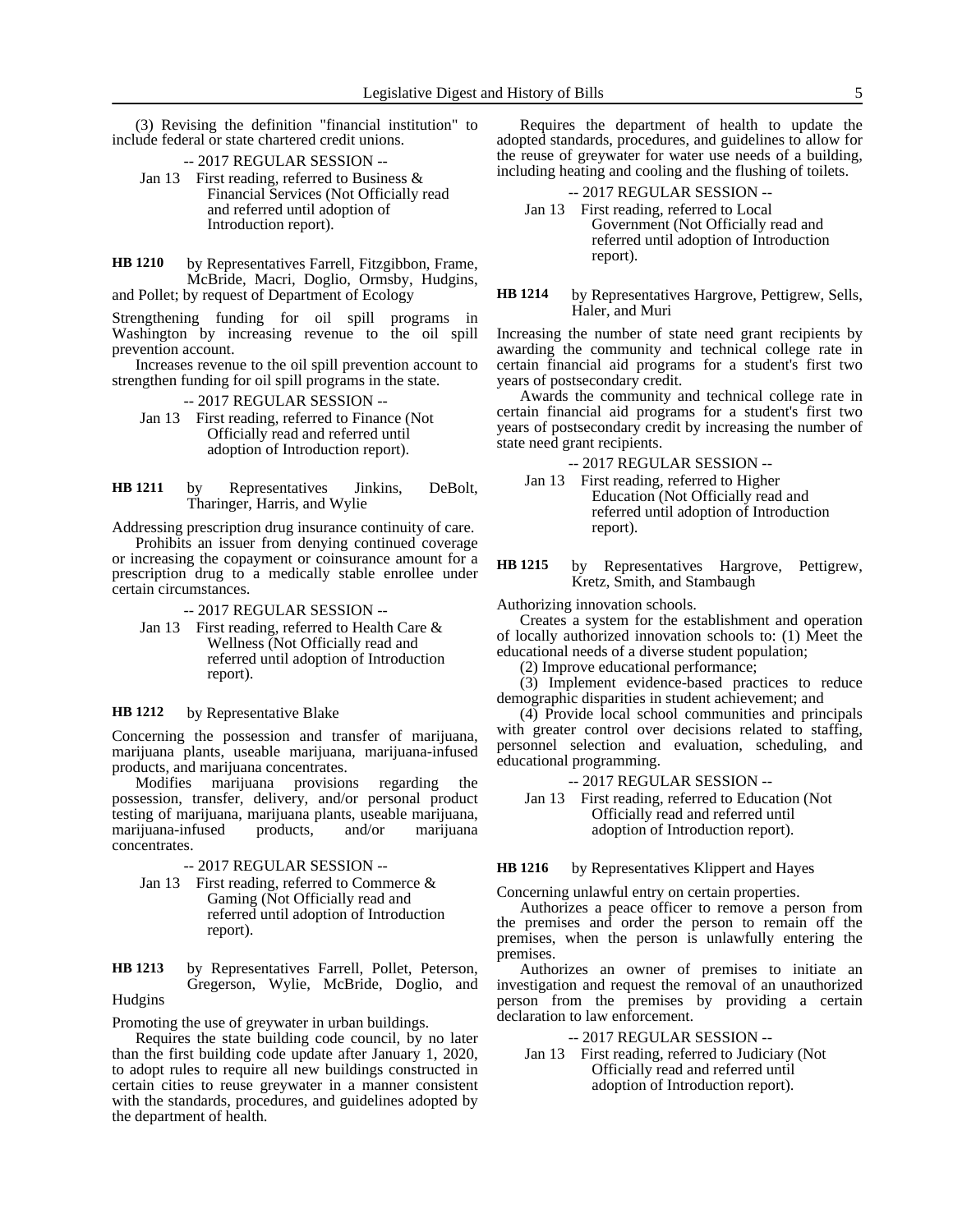by Representatives Klippert, Hargrove, Shea, Haler, Taylor, Holy, Young, McCaslin, Rodne, Smith, Van Werven, Dent, Hayes, and Short **HB 1217**

Concerning the burdening of exercises of religion and freedom of conscience.

Prohibits the government from substantially burdening a person's free exercise of religion or freedom of conscience: (1) Even if the burden results from a law, rule, or action of general applicability; and

(2) Unless it demonstrates that application of the law, rule, or other action imposing the burden on the person is essential to further a compelling governmental interest implicating another express constitutional right and the least restrictive means of furthering that compelling governmental interest.

-- 2017 REGULAR SESSION --

Jan 13 First reading, referred to Judiciary (Not Officially read and referred until adoption of Introduction report).

by Representatives Fey, McCaslin, and Goodman **HB 1218**

Modifying when towing fees terminate.

Modifies towing and impoundment provisions with regard to the timeline for the termination of towing fees.

-- 2017 REGULAR SESSION --

Jan 13 First reading, referred to Transportation (Not Officially read and referred until adoption of Introduction report).

by Representatives Orcutt, Fey, and Goodman **HB 1219**

Concerning deficiency claims after auction of a private property vehicle impound.

Increases the dollar threshold on registered tow truck operators' deficiency claims.

-- 2017 REGULAR SESSION --

Jan 13 First reading, referred to Transportation (Not Officially read and referred until adoption of Introduction report).

### by Representative Klippert **HB 1220**

Concerning the flying of flags on campuses of Washington state institutions of higher education.

Allows an institution of higher education to fly only the following flags on the campus of its institution: The United States flag, the Washington state flag, the national league of families POW/MIA flag, or the respective institution of higher education's flag.

-- 2017 REGULAR SESSION --

Jan 13 First reading, referred to Higher Education (Not Officially read and referred until adoption of Introduction report).

by Representatives Rodne, Goodman, Klippert, Kilduff, Jinkins, Barkis, Muri, and Hudgins **HB 1221**

Concerning the solemnization of marriages by commissioners of courts of limited jurisdiction.

Authorizes the commissioners of the courts of limited jurisdiction to solemnize marriages.

- -- 2017 REGULAR SESSION --
- Jan 13 First reading, referred to Judiciary (Not Officially read and referred until adoption of Introduction report).
- Jan 17 Scheduled for public hearing in the House Committee on Judiciary at 10:00 AM. (Subject to change)
- by Representatives Pike, Tarleton, Orcutt, Shea, Rodne, Gregerson, and McBride **HB 1222**

Creating a bistate bridge project legislative work group.

Creates the bistate bridge project legislative work group to identify the most affordable, efficient project that improves freight mobility and safety, relieves traffic congestion, and meets the future needs of the region and the transportation corridor.

-- 2017 REGULAR SESSION --

Jan 13 First reading, referred to Transportation (Not Officially read and referred until adoption of Introduction report).

by Representatives Pike, Goodman, Caldier, Griffey, Fitzgibbon, Riccelli, Tarleton, Chapman, Gregerson, and Kilduff **HB 1223**

Extending the term of validity for a driver's instruction permit.

Changes the length of time that a driver's instruction permit is valid from one year to eighteen months and authorizes the department of licensing to issue one additional permit for eighteen months.

Requires the holder of an intermediate license to: (1) Have possessed a valid instruction permit for a period of not less than one year; and

(2) Not have been convicted of or found to have committed a traffic violation within the last twelve months before the application for the intermediate license.

-- 2017 REGULAR SESSION --

- Jan 13 First reading, referred to Transportation (Not Officially read and referred until adoption of Introduction report).
- by Representatives Pike, Manweller, Shea, Taylor, Kraft, Vick, Griffey, Harris, and **HB 1224**

Hargrove

Granting local governments the authority to make challenges related to growth management planning subject to direct review in superior court.

Establishes the growth management reform act of 2017.

Authorizes the legislative authorities of certain counties to adopt an ordinance of direct review providing the superior court with exclusive jurisdiction over petitions to which the county is a party and that would otherwise qualify for filing with the growth management hearings board.

Expires December 31, 2027.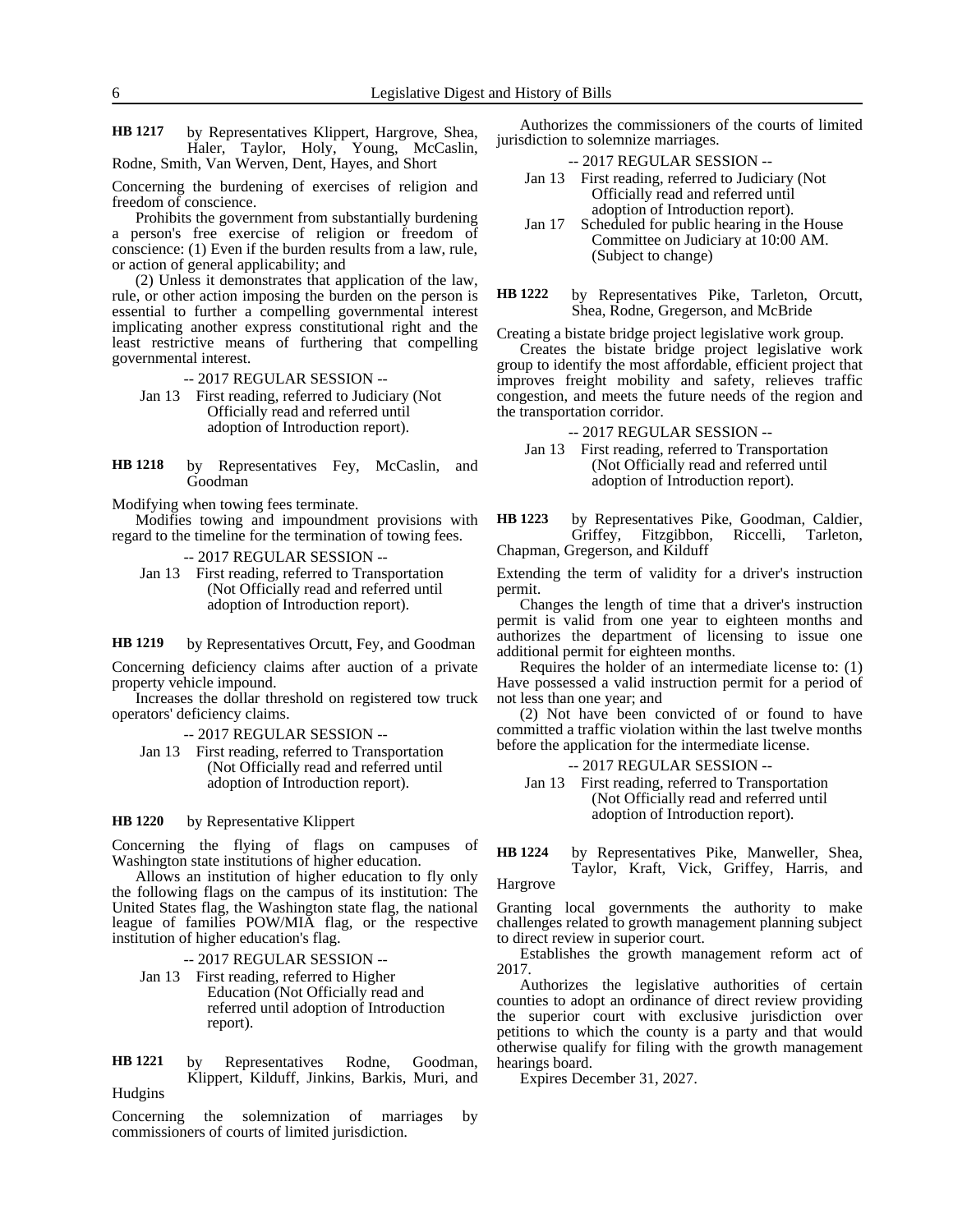-- 2017 REGULAR SESSION --

Jan 13 First reading, referred to Environment (Not Officially read and referred until adoption of Introduction report).

by Representatives Pike, Fitzgibbon, Manweller, Blake, Wylie, Peterson, and McDonald **HB 1225**

Requiring planning for the availability of mineral

resources for future generations under the growth management act. Revises growth management act provisions with

regard to planning for the availability of mineral resources.

Requires a county or city, whether shown by new information or by prior information submitted to the county or city, to designate as mineral resource lands all property that has long-term significance for the extraction of minerals.

-- 2017 REGULAR SESSION --

- Jan 13 First reading, referred to Environment (Not Officially read and referred until adoption of Introduction report).
- by Representatives Pike, Peterson, Manweller, Goodman, Vick, Griffey, Muri, and Pollet **HB 1226**

Improving the convenience of electronic waste collection.

Improves the collection rate in the state's electronic waste recycling program by directing the program to take better advantage of existing solid waste collection infrastructure, including the establishment of convenient, curbside collection of electronic wastes.

-- 2017 REGULAR SESSION --

Jan 13 First reading, referred to Environment (Not Officially read and referred until adoption of Introduction report).

by Representatives Pike, Goodman, Manweller, Springer, Vick, Griffey, and Harris **HB 1227**

Concerning correctional industries' insurance costs. Addresses insurance costs of correctional industries.

### -- 2017 REGULAR SESSION --

Jan 13 First reading, referred to Labor & Workplace Standards (Not Officially read and referred until adoption of Introduction report).

by Representatives Pike, Manweller, Kraft, Vick, Taylor, Shea, and Harris **HB 1228**

Limiting industrial insurance benefits for injuries or diseases caused by use of intoxicating liquor or drugs.

Prohibits industrial insurance benefits, other than medical benefits, from being paid to or on behalf of a worker or to his or her spouse, child, or dependent if the worker's being under the influence of or affected by intoxicating liquor or any drug was the primary cause of the worker's injury or death.

-- 2017 REGULAR SESSION --

Jan 13 First reading, referred to Labor & Workplace Standards (Not Officially read and referred until adoption of Introduction report).

by Representatives Pike, Pollet, Pettigrew, Shea, Taylor, Vick, Springer, Goodman, Harris, Kraft, and Young **HB 1229**

Ensuring that fishing opportunities in Washington are consistent with the economic contributions provided by the fishing user groups.

Requires the department of fish and wildlife to: (1) Seek to optimize the economic value of the state's fishery resource; and

(2) When making fisheries management determinations and setting fishing seasons, maximize recreational fishing opportunity within available harvests before determining commercial fishing opportunity.

Requires the fish and wildlife commission, when using hatcheries to enhance fishing opportunities and consistent with all tribal treaty obligations, to prioritize production at hatcheries based on their contribution to recreational fisheries.

-- 2017 REGULAR SESSION --

Jan 13 First reading, referred to Agriculture  $\&$ Natural Resources (Not Officially read and referred until adoption of Introduction report).

by Representatives Pike, Wylie, Caldier, Manweller, Stonier, Griffey, Springer, Shea, **HB 1230**

Goodman, Taylor, Kraft, Vick, Fitzgibbon, Harris, Dent, Muri, Kilduff, McBride, Young, Smith, Stambaugh, Appleton, Dolan, Ormsby, Stanford, Pellicciotti, and Doglio

Modifying qualifications for disabled veterans to receive fee exempt license plates.

Changes the service-connected compensation rate that allows disabled veterans to receive fee-exempt license plates.

-- 2017 REGULAR SESSION --

Jan 13 First reading, referred to Transportation (Not Officially read and referred until adoption of Introduction report).

by Representatives Lytton, Nealey, Springer, Wilcox, Tharinger, Holy, Blake, Muri, Kirby, Haler, Goodman, Shea, Wylie, Rodne, Riccelli, Dent, and Morris **HB 1231**

Removing the expiration date of the business and occupation tax deduction for cooperative finance organizations.

Removes the July 1, 2017, expiration date for the business and occupation tax deduction for cooperative finance organizations.

-- 2017 REGULAR SESSION --

Jan 13 First reading, referred to Finance (Not Officially read and referred until adoption of Introduction report).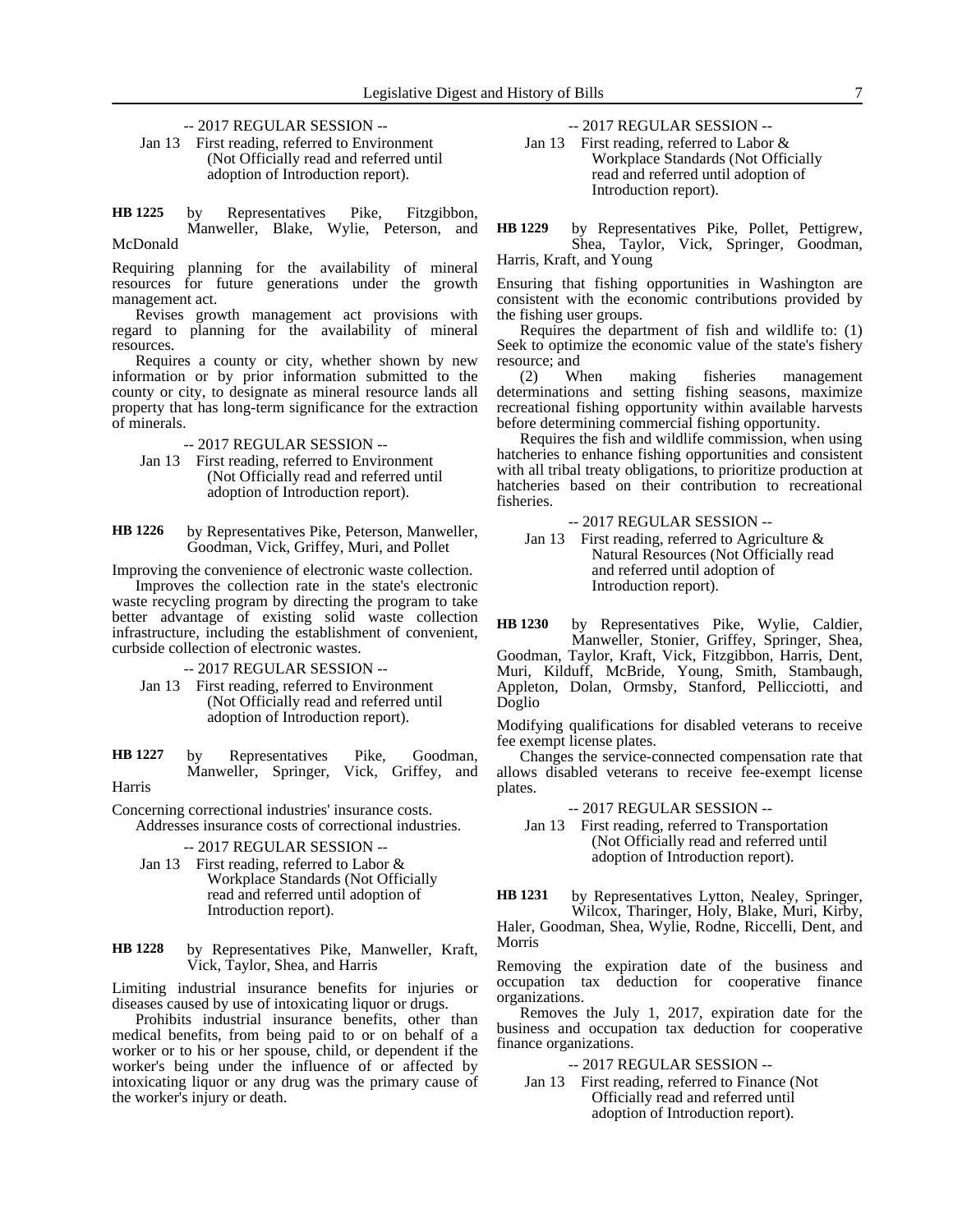by Representatives Clibborn, Macri, Rodne, Caldier, Jinkins, and Goodman **HB 1232**

Concerning the timing and content of disclosures by continuing care retirement communities.

Addresses continuing care retirement communities with regard to the timing and content of disclosures.

-- 2017 REGULAR SESSION --

- Jan 13 First reading, referred to Health Care & Wellness (Not Officially read and referred until adoption of Introduction report).
- Jan 17 Scheduled for public hearing in the House Committee on Health Care & Wellness at 8:00 AM. (Subject to change)
- by Representatives Morris, Tarleton, and **Hudgins HB 1233**

Enabling electric utilities to prepare for the distributed energy future.

Establishes pathways by which the state's existing and future electric utilities can accommodate a wide range of new resources being brought to the retail electric distribution system by customer investment.

-- 2017 REGULAR SESSION --

Jan 13 First reading, referred to Technology & Economic Development (Not Officially read and referred until adoption of Introduction report).

by Representatives Robinson, Lytton, Senn, Frame, Doglio, Tarleton, Hansen, Jinkins, Cody, Ortiz-Self, Riccelli, Stambaugh, Macri, Pollet, Tharinger, Clibborn, Stonier, Caldier, Sells, Gregerson, Wylie, Kilduff, McBride, Goodman, Bergquist, Ormsby, Stanford, Slatter, and Kloba **HB 1234**

Addressing private health plan coverage of contraceptives.

Requires a health benefit plan that includes coverage for contraceptive drugs to provide reimbursement for a twelve-month refill of contraceptive drugs obtained at one time by the enrollee.

-- 2017 REGULAR SESSION --

Jan 13 First reading, referred to Health Care & Wellness (Not Officially read and referred until adoption of Introduction report).

by Representatives Riccelli, Harris, Stonier, Bergquist, Caldier, Robinson, Nealey, Stokesbary, Jinkins, McBride, Goodman, Ryu, Frame, Gregerson, Dolan, and Ormsby **HB 1235**

Assessing physical education practices in public schools.

Requires school districts to conduct an annual assessment of their physical education programs and make the results of the assessment available to the public and posted on the web site of the district.

-- 2017 REGULAR SESSION --

Jan 13 First reading, referred to Education (Not Officially read and referred until adoption of Introduction report).

by Representatives Klippert, Griffey, and Harris **HB 1236**

Encouraging courts to require that children subject to truancy petitions complete and submit assignments.

Encourages a court, in conjunction with an order to attend school or certain programs, to order a child to: (1) Complete and submit all required assignments to the teacher in all of his or her classes; and

(2) Submit to the court, on a monthly basis, satisfactory proof that there has been compliance with the requirement to complete and submit all assignments and that the child is showing positive progress toward passing each class at the end of the term.

-- 2017 REGULAR SESSION --

Jan 13 First reading, referred to Judiciary (Not Officially read and referred until adoption of Introduction report).

by Representatives Sells, Haler, Pollet, Appleton, Bergquist, Cody, Farrell, Riccelli, Lovick, Johnson, Ormsby, Springer, Gregerson, Ryu, Wylie, Sawyer, Santos, Senn, Goodman, Fey, and Stanford **HB 1237**

Modifying collective bargaining law to authorize<br>providing additional compensation to academic providing additional compensation to employees at community and technical colleges.

Authorizes the provision of additional compensation to academic employees at community and technical colleges.

-- 2017 REGULAR SESSION --

Jan 13 First reading, referred to Labor & Workplace Standards (Not Officially read and referred until adoption of Introduction report).

by Representatives Pollet, Haler, Tarleton, Sells, Holy, Orwall, Bergquist, Frame, Fitzgibbon, Ormsby, Stanford, and Farrell **HB 1238**

Creating new full-time tenure track positions at the state's four-year public institutions of higher education.

Creates the faculty expansion program at the four-year public institutions to encourage the institutions to increase the number of full-time tenure track faculty positions on their campuses.

Expires June 30, 2022.

-- 2017 REGULAR SESSION --

Jan 13 First reading, referred to Higher Education (Not Officially read and referred until adoption of Introduction report).

by Representative Sullivan **HB 1239**

Concerning requests for medical records to support an application for social security benefits.

Requires a health care facility or a health care provider to, upon request of a patient or a patient's personal representative, provide the patient or representative with one copy of the patient's health care information free of charge if the patient is appealing the denial of federal social security disability benefits.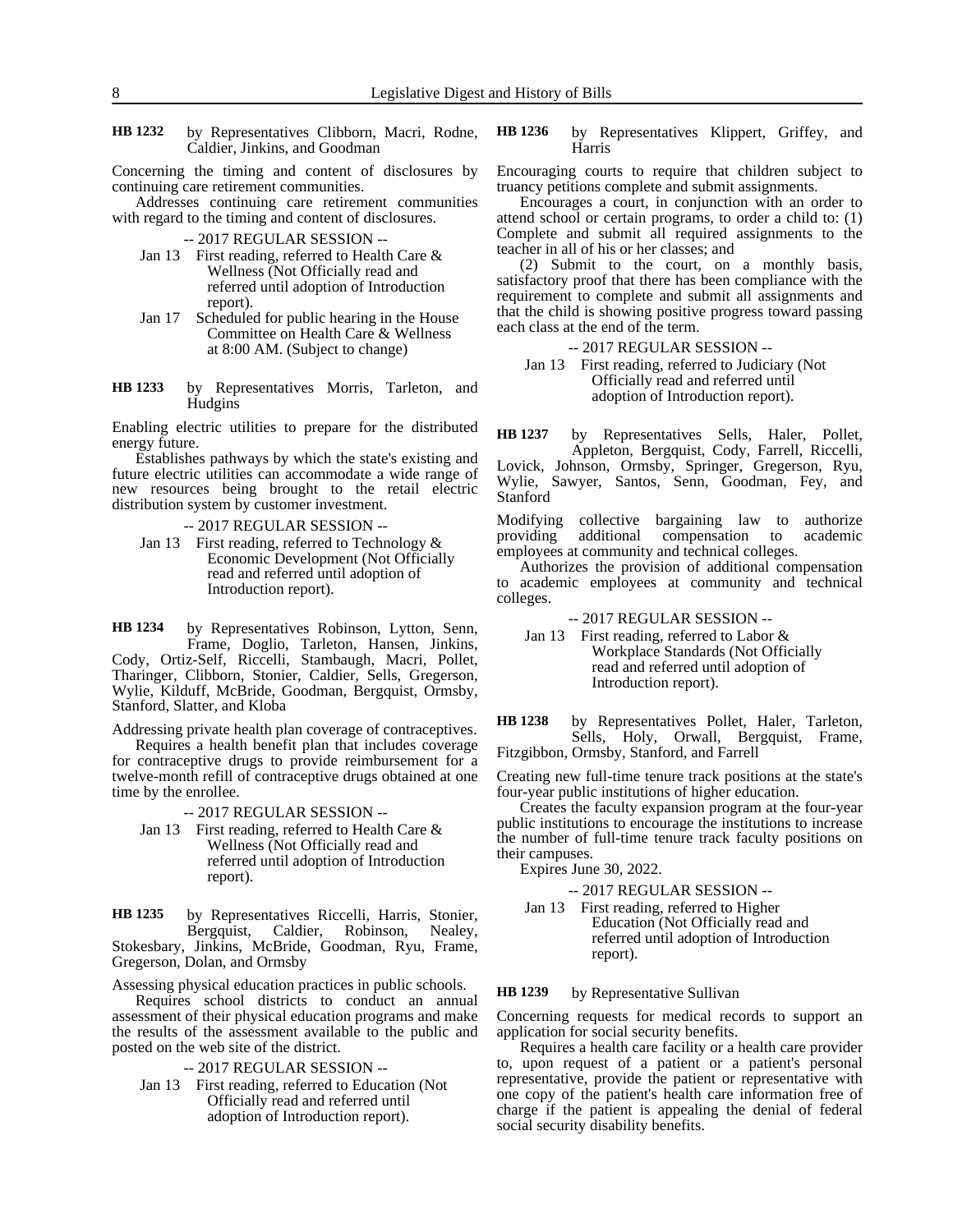Requires issuers and third-party payors, upon request of a covered person or a covered person's personal representative, to provide the covered person or representative with one copy of the covered person's health care information free of charge if the covered person is appealing the denial of federal social security disability benefits.

-- 2017 REGULAR SESSION --

Jan 13 First reading, referred to Health Care & Wellness (Not Officially read and referred until adoption of Introduction report).

by Representatives Koster, Taylor, Shea, McDonald, Hayes, Rodne, Irwin, Manweller, Short, Young, Pike, and Kraft **HB 1240**

Revising the responsibilities of the joint administrative rules review committee to increase legislative oversight of agency rule making.

Modifies certain duties of the joint administrative rules review committee with regard to approving a rule for adoption and introducing a bill to refer a suspended rule to the appropriate legislative committees.

-- 2017 REGULAR SESSION --

Jan 13 First reading, referred to State Government (Not Officially read and referred until adoption of Introduction report).

by Representatives Koster, Shea, Taylor, Hayes, Rodne, Manweller, Short, and Pike **HB 1241**

Increasing legislative oversight of agency rule making.

Revises the administrative procedure act to: (1) Suspend certain agency rule making until July 1, 2018;

(2) Require agencies to immediately perform a review of existing agency rules; and

(3) Authorize the legislature to approve or disapprove a proposed or adopted agency rule.

-- 2017 REGULAR SESSION --

Jan 13 First reading, referred to State Government (Not Officially read and referred until adoption of Introduction report).

# **House Joint Memorials**

by Representatives Farrell, Pollet, Tarleton, Ryu, Riccelli, Doglio, Gregerson, Ormsby, Wylie, Senn, Springer, Pettigrew, Stonier, Peterson, Stanford, Fey, Appleton, Sawyer, Fitzgibbon, Sells, Frame, McBride, Bergquist, and Macri **HJM 4003**

Asking congress to call a limited convention, authorized under Article V of the United States Constitution, for the purpose of proposing a free and fair elections amendment to that Constitution.

Asks congress to call a limited convention, authorized under Article V of the United States Constitution, for the purpose of proposing a free and fair elections amendment to that constitution.

-- 2017 REGULAR SESSION --

Jan 13 First reading, referred to State Government (Not Officially read and referred until adoption of Introduction report).

# **Senate Bills**

### by Senators Rolfes, Bailey, Angel, Conway, and Zeiger **SB 5117**

Transitioning military student participation in extracurricular activities.

Requires the rules adopted by the Washington interscholastic activities association to facilitate the opportunity for transitioning military children's inclusion in extracurricular activities, regardless of application deadlines, to the extent they are otherwise qualified and space is available, as determined by the school district.

-- 2017 REGULAR SESSION --

Jan 13 First reading, referred to Early Learning & K-12 Education.

by Senators Rolfes, Bailey, Darneille, Billig, Keiser, Kuderer, and Chase **SB 5118**

Increasing the personal needs allowance for persons receiving state-financed care.

Requires the personal needs allowance to be adjusted for economic trends and conditions by increasing the allowance by the percentage cost-of-living adjustment for old-age, survivors, and disability social security benefits.

-- 2017 REGULAR SESSION --

Jan 13 First reading, referred to Health Care.

by Senators Takko, Dansel, Sheldon, Angel, Chase, Palumbo, and Wellman **SB 5119**

Concerning water-sewer districts.

Modifies water-sewer district provisions regarding: (1) The sale of unnecessary property;

(2) The authority of the board of commissioners to adopt a policy to issue its own warrants for payment of claims or other obligations of the district;

(3) Contracting for asset management service of water storage assets; and

(4) Adding the term "water-sewer district" to the definition of "municipality" for purposes of chapter 70.95A RCW (pollution control--municipal bonding authority).

-- 2017 REGULAR SESSION --

- Jan 13 First reading, referred to Local Government.
- Jan 19 Scheduled for public hearing in the Senate Committee on Local Government at 1:30 PM. (Subject to change)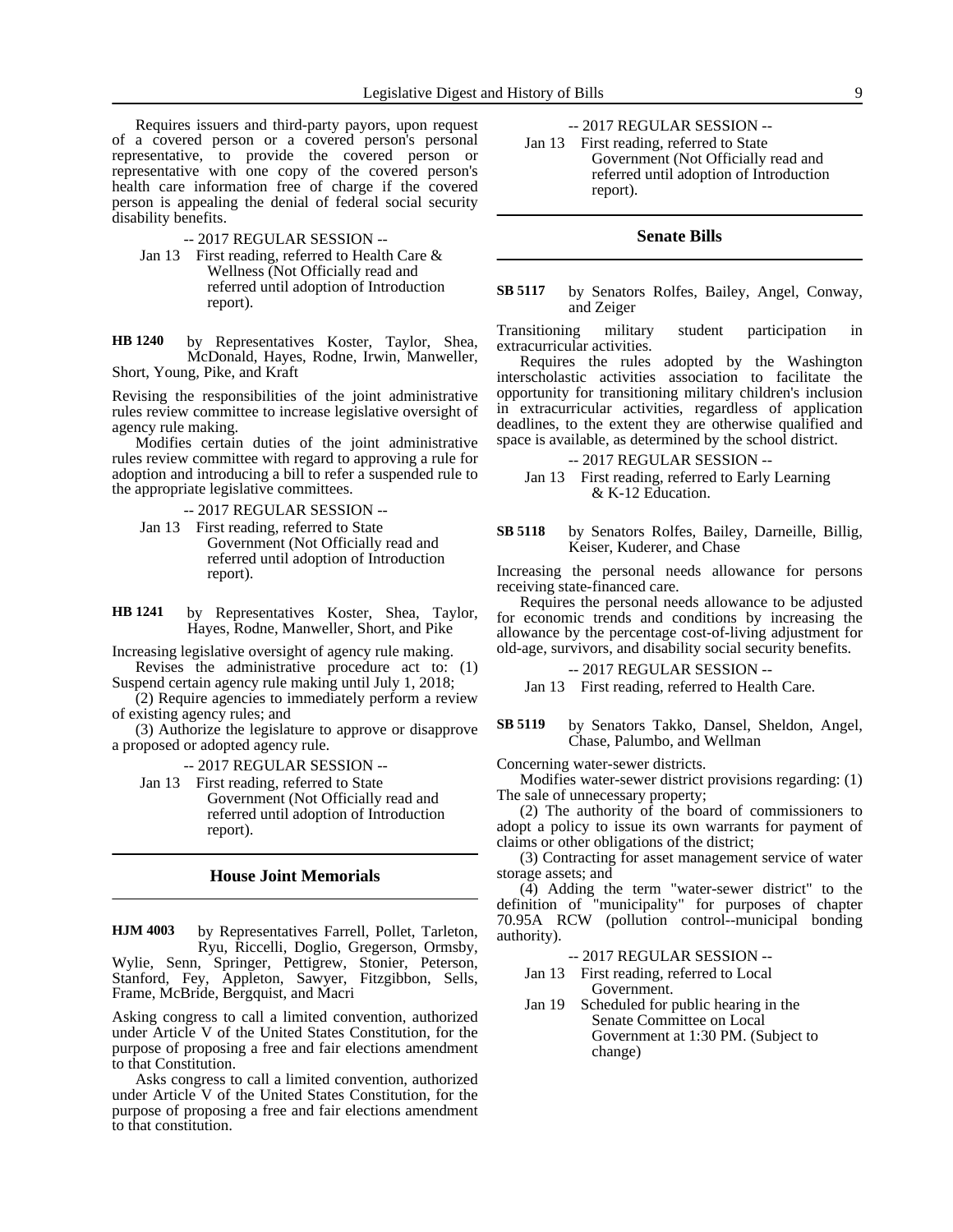by Senators Carlyle, Miloscia, Hunt, Dansel, Rolfes, Cleveland, Keiser, Kuderer, and Chase; by request of Attorney General **SB 5120**

Concerning employment after public service in state government.

Addresses the postemployment of former state officers and state employees.

- -- 2017 REGULAR SESSION --
- Jan 13 First reading, referred to State Government.

by Senators Takko, Rivers, and Palumbo **SB 5121**

Concerning fire protection district tax levies.

Removes certain requirements of the board of fire commissioners of a fire protection district with regard to levying ad valorem taxes on taxable property within the district.

- -- 2017 REGULAR SESSION --
- Jan 13 First reading, referred to Local Government.
- Jan 19 Scheduled for public hearing in the Senate Committee on Local Government at 1:30 PM. (Subject to change)

by Senators Takko and Rivers **SB 5122**

Concerning fire commissioner compensation.

Addresses inflation adjustments for the compensation of a fire commissioner.

-- 2017 REGULAR SESSION --

- Jan 13 First reading, referred to Local Government.
- Jan 19 Scheduled for public hearing in the Senate Committee on Local Government at 1:30 PM. (Subject to change)

#### by Senators Warnick and Chase **SB 5123**

Exempting short-line railroads that haul nonfuel oils from oil spill contingency planning requirements.

Exempts the transport by a class III railroad of oil in bulk that is not crude oil or a refined petroleum product used for fuel from the contingency plan requirements for railroads transporting oil in bulk.

-- 2017 REGULAR SESSION --

Jan 13 First reading, referred to Energy, Environment & Telecommunications.

by Senators Rivers, Cleveland, Keiser, and Kuderer; by request of Insurance Commissioner **SB 5124**

Addressing nonpublic personal health information.

Prohibits the insurance commissioner from disclosing nonpublic personal health information except in the furtherance of regulatory or legal action brought as a part of the insurance commissioner's official duties.

-- 2017 REGULAR SESSION --

Jan 13 First reading, referred to Health Care.

by Senators Braun, Conway, Rossi, and Wilson **SB 5125**

Defining independent contractor relationships in the context of real estate licensing.

Provides a definition for "independent contractor relationship" for purposes of chapter 18.85 RCW (real estate brokers and managing brokers).

-- 2017 REGULAR SESSION --

- Jan 13 First reading, referred to Commerce, Labor & Sports.
- Jan 19 Scheduled for public hearing in the Senate Committee on Commerce and Labor & Sports at 1:30 PM. (Subject to change)
- by Senators Hunt, Palumbo, Miloscia, Kuderer, and Billig **SB 5126**

Concerning uniform ballot design.

Requires the secretary of state, in conjunction with the Washington state association of county auditors, to develop a uniform ballot format to be used by each county.

Authorizes the secretary of state, in consultation with the department of enterprise services and with county auditors, to develop a master contract for vote tallying equipment for purchase by counties.

Authorizes a county auditor to establish an equipment replacement fund that must be used explicitly to replace vote tallying equipment.

-- 2017 REGULAR SESSION --

# Jan 13 First reading, referred to State Government.

by Senators Braun, Ranker, and Hunt; by request of Office of Financial Management **SB 5127**

Establishing a carbon pollution tax and investment program to reduce greenhouse gas emissions, facilitate the transition to a clean energy economy, and invest in K-12 education and other vital public services.

Establishes the carbon pollution tax and investment act.

Imposes a carbon pollution tax on: (1) The sale or use of fossil fuels, including fossil fuels used in generating electricity; or

(2) The sale or consumption of electricity generated through the combustion of fossil fuels.

Creates the carbon pollution reduction account and the carbon reduction investment fund.

-- 2017 REGULAR SESSION --

Jan 13 First reading, referred to Ways & Means.

### by Senators Takko, Rivers, and Chase **SB 5128**

Allowing incremental electricity produced as a result of certain capital investment projects to qualify as an eligible renewable resource under the energy independence act.

Revises the definition of "eligible renewable resource," for purposes of the energy independence act, to include incremental electricity produced as a result of a capital investment project completed after March 31, 1999, that increases, relative to a baseline level of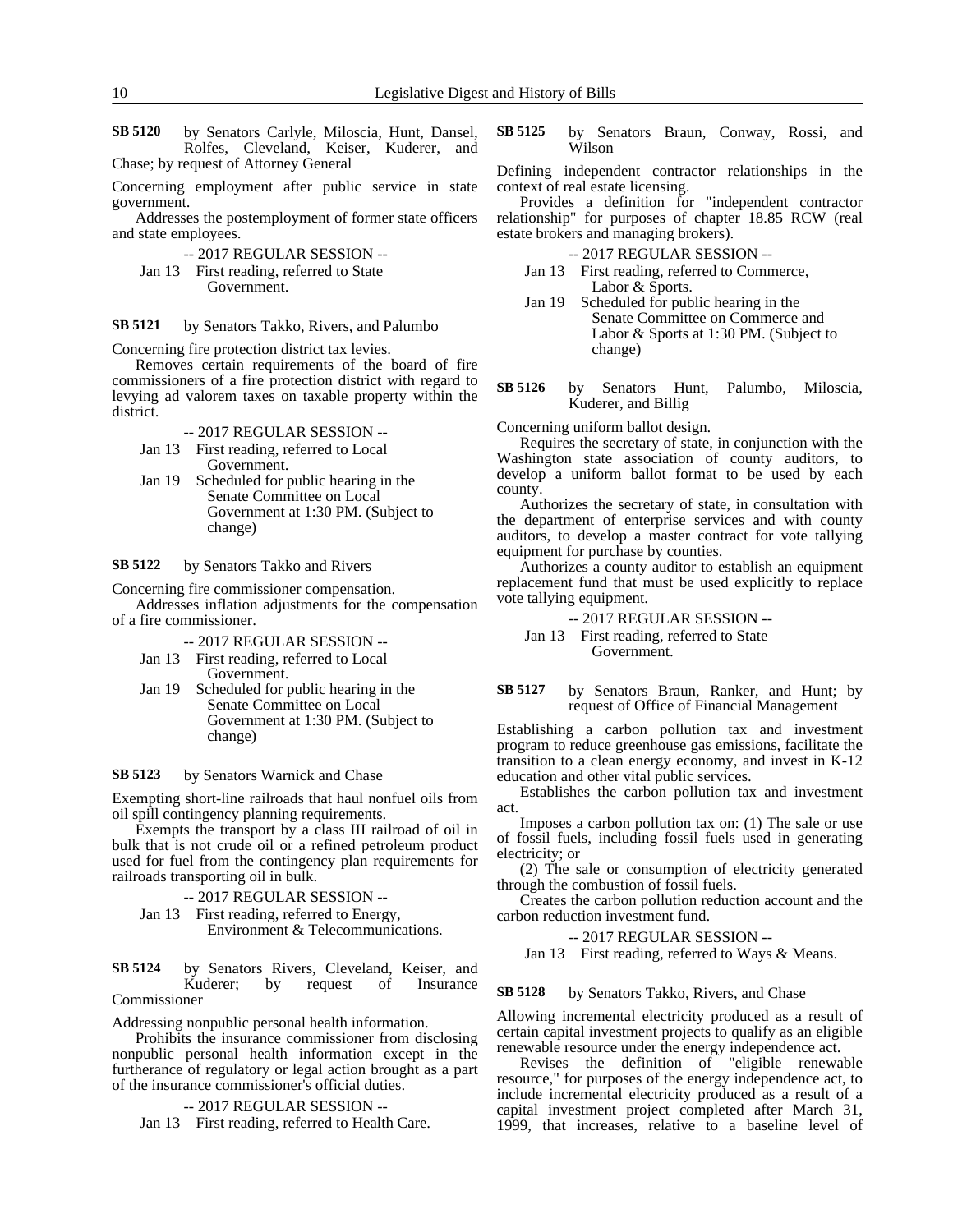generation before the capital investment project, the amount of electricity generated by a generation facility that commenced operation before March 31, 1999, and is powered by a renewable resource other than freshwater.

-- 2017 REGULAR SESSION --

Jan 13 First reading, referred to Energy, Environment & Telecommunications.

by Senators Hunt, Fain, Zeiger, Mullet, and Palumbo **SB 5129**

Concerning charter school students participating in interschool athletics and extracurricular activities.

Addresses the participation in interschool athletics and extracurricular activities by charter school students.

- -- 2017 REGULAR SESSION --
- Jan 13 First reading, referred to Early Learning & K-12 Education.

by Senators Rivers, Conway, and Chase; by request of Liquor and Cannabis Board **SB 5130**

Increasing marijuana license fees and adding a temporary additional fee on marijuana licenses issued by the Washington state liquor and cannabis board.

Imposes a nonrefundable additional fee on applications and renewals of licenses relating to marijuana.

Requires money from the fee to be used for replacement of the state liquor and cannabis board's traceability system.

Increases marijuana license fees.

### -- 2017 REGULAR SESSION --

- Jan 13 First reading, referred to Commerce, Labor & Sports.
- Jan 19 Scheduled for public hearing in the Senate Committee on Commerce and Labor & Sports at 1:30 PM. (Subject to change)

by Senators Rivers and Conway; by request of Liquor and Cannabis Board **SB 5131**

Addressing provisions concerning marijuana with respect to research licenses, local authority notifications, the retail licensing application process, processor wholesale events, and jurisdictional requirements.

Modifies marijuana provisions with regard to research licenses, local authority notifications, the retail licensing application process, processor wholesale events, and jurisdictional requirements.

- -- 2017 REGULAR SESSION --
- Jan 13 First reading, referred to Commerce, Labor & Sports.
- Jan 19 Scheduled for public hearing in the Senate Committee on Commerce and Labor & Sports at 1:30 PM. (Subject to change)
- by Senators Rivers, Conway, Keiser, and Chase; by request of Liquor and Cannabis Board **SB 5132**

Expanding the powers of liquor enforcement officers.

Allows liquor enforcement officers to enforce traffic laws relating to and associated with the manufacture, importation, transportation, possession, distribution, and sale of marijuana, tobacco, and vapor products; and patron conduct in and around locations licensed by the state liquor and cannabis board.

- -- 2017 REGULAR SESSION --
- Jan 13 First reading, referred to Law & Justice.
- Jan 17 Scheduled for public hearing in the Senate Committee on Law & Justice at 10:00 AM. (Subject to change)

### by Senator Takko **SB 5133**

Concerning county boards of equalization.

Changes the time for certain meetings of the county board of equalization from July 15th to when the county assessment rolls are certified.

-- 2017 REGULAR SESSION --

- Jan 13 First reading, referred to Local Government.
- Jan 19 Scheduled for public hearing in the Senate Committee on Local Government at 1:30 PM. (Subject to change)

#### by Senators Hasegawa and Keiser **SB 5134**

Modifying notice and opportunity provisions relating to certain enforcement actions taken by a homeowners' or condominium association.

Revises homeowners' and condominium association provisions with regard to providing forty-five days' notice before certain enforcement actions.

-- 2017 REGULAR SESSION --

Jan 13 First reading, referred to Financial Institutions & Insurance.

by Senators Rivers, Rolfes, Zeiger, Walsh, Angel, Keiser, Mullet, Cleveland, Hunt, **SB 5135**

Bailey, King, Warnick, Brown, Fain, Ranker, Van De Wege, Conway, and Wellman

Modifying the Washington main street program by increasing the total amount of tax credits allowed under the program and making administrative changes to the program.

Increases the total amount of tax credits allowed under the Washington main street program and makes administrative changes to the program.

- -- 2017 REGULAR SESSION --
- Jan 13 First reading, referred to Agriculture, Water, Trade & Economic Development.
- by Senators Chase, Sheldon, Conway, and Hasegawa **SB 5136**

Concerning electronic product recycling. Addresses a system for the collection, transportation,

and recycling of covered electronic products.

- -- 2017 REGULAR SESSION --
- Jan 13 First reading, referred to Energy, Environment & Telecommunications.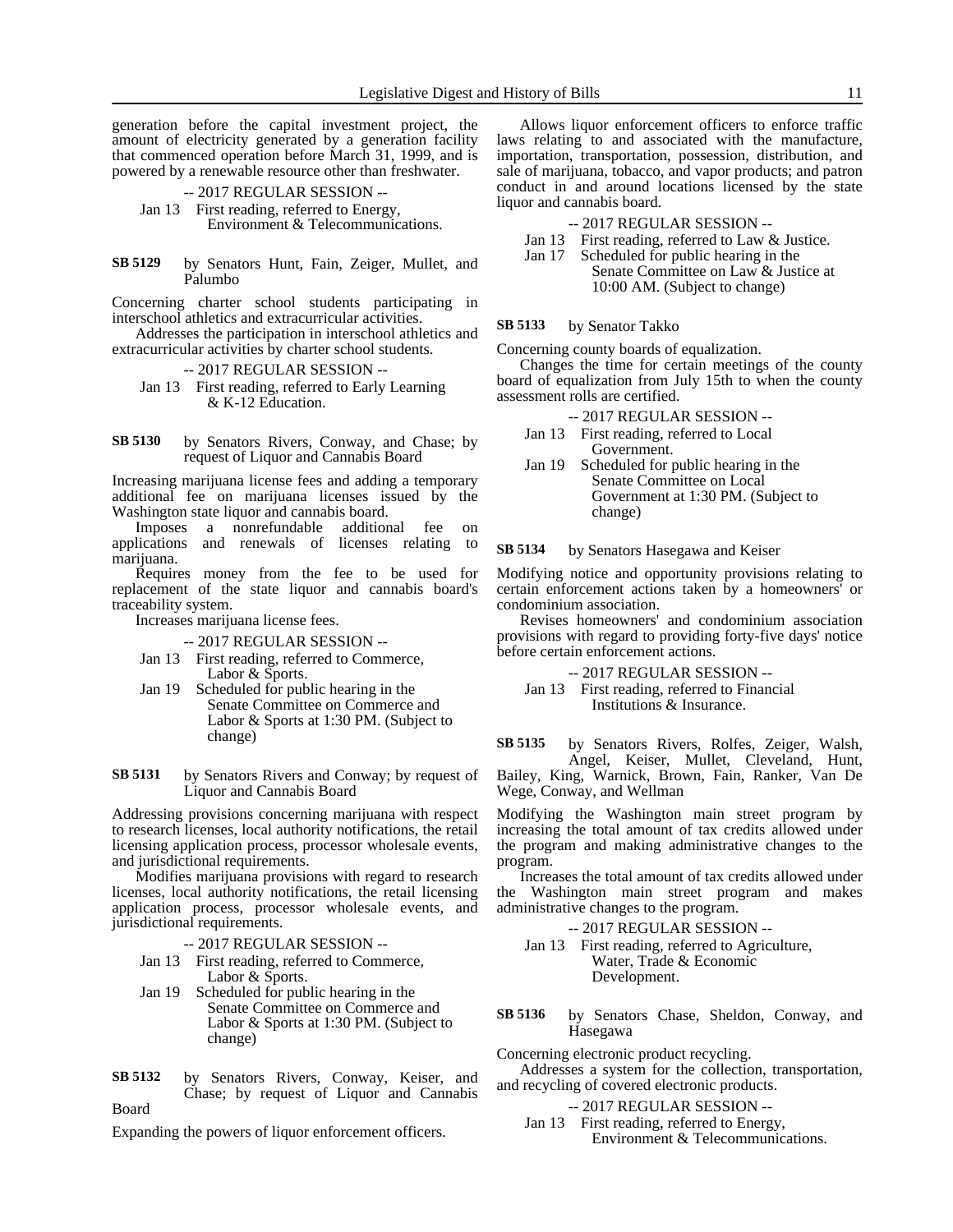by Senators Warnick, Rolfes, Wellman, and Chase **SB 5137**

Limiting oil spill contingency planning requirements to those railroads that haul oils used as fuel.

Exempts the railroad transport of food grade vegetable oil from the contingency plan requirements for railroads transporting oil in bulk.

- -- 2017 REGULAR SESSION --
- Jan 13 First reading, referred to Energy, Environment & Telecommunications.
- by Senators Palumbo, Kuderer, Fain, Billig, and Rossi **SB 5138**

Concerning metropolitan park districts.

Addresses metropolitan park districts.

-- 2017 REGULAR SESSION --

- Jan 13 First reading, referred to Local Government.
- Jan 19 Scheduled for public hearing in the Senate Committee on Local Government at 1:30 PM. (Subject to change)

by Senators Rolfes, Sheldon, McCoy, Takko, Chase, Cleveland, Hasegawa, Van De Wege, and Wellman **SB 5139**

Ensuring economic development by authorizing public utility districts to provide retail telecommunications services.

Authorizes public utility districts to provide retail telecommunications services.

- -- 2017 REGULAR SESSION --
- Jan 13 First reading, referred to Energy, Environment & Telecommunications.

by Senators Cleveland, Keiser, Frockt, Ranker, Conway, Nelson, Takko, Darneille, Hunt, Palumbo, Chase, Saldaña, Liias, Rolfes, McCoy, Kuderer, Billig, Wellman, Mullet, Carlyle, Hasegawa, and Pedersen **SB 5140**

Concerning enforcement of the equal pay act and worker<br>communications about wages and employment communications about wages and employment opportunities.

Updates the existing state equal pay act to: (1) Address income disparities, employer discrimination, and retaliation practices; and

(2) Reflect the equal status of all workers in the state.

- -- 2017 REGULAR SESSION --
- Jan 13 First reading, referred to Commerce, Labor & Sports.

by Senators Palumbo and Wilson **SB 5141**

Concerning the regulation of programs of yoga practice or instruction as private vocational schools.

Addresses private vocational school provisions and the regulation of programs of yoga practice or instruction.

-- 2017 REGULAR SESSION --

Jan 13 First reading, referred to Higher Education.

by Senators Kuderer, Rolfes, Palumbo, Billig, Pedersen, Mullet, McCoy, Keiser, and Wellman **SB 5142**

Concerning educational interpreters.

Revises professional educator standards board provisions regarding evaluation and assessments for educational interpreters for which the board has not established a performance standard; and educational interpreters who have not successfully achieved the performance standard.

-- 2017 REGULAR SESSION --

Jan 13 First reading, referred to Early Learning & K-12 Education.

by Senators Zeiger, Rolfes, and Darneille **SB 5143**

Concerning the exemption of property taxes for nonprofit homeownership development.

Exempts the following from state and local property taxes: Real property owned by a nonprofit entity for the purpose of developing or redeveloping on the real property one or more residences to be sold to low-income households including land to be leased.

-- 2017 REGULAR SESSION --

Jan 13 First reading, referred to Human Services, Mental Health & Housing.

by Senators Angel, Mullet, and Hobbs **SB 5144**

Addressing the Washington state credit union act. Revises the Washington state credit union act.

-- 2017 REGULAR SESSION --

- Jan 13 First reading, referred to Financial Institutions & Insurance.
- Jan 19 Scheduled for public hearing in the Senate Committee on Financial Institutions & Insurance at 8:00 AM. (Subject to change)

by Senators Liias and Walsh **SB 5145**

Equalizing differences in the distillery and winery industries by authorizing certain sales of spirits carrying a private label exclusive to a restaurant or private club that is a licensed spirits retailer.

Authorizes certain sales of spirits carrying a private label exclusive to a restaurant or private club that is a licensed spirits retailer to equalize the differences in the distillery and winery industries.

- -- 2017 REGULAR SESSION --
- Jan 13 First reading, referred to Commerce, Labor & Sports.
- Jan 19 Scheduled for public hearing in the Senate Committee on Commerce and Labor & Sports at 1:30 PM. (Subject to change)

by Senators Liias, King, and Hobbs **SB 5146**

Allowing public transportation benefit area authorities to use job order contracts and procedure.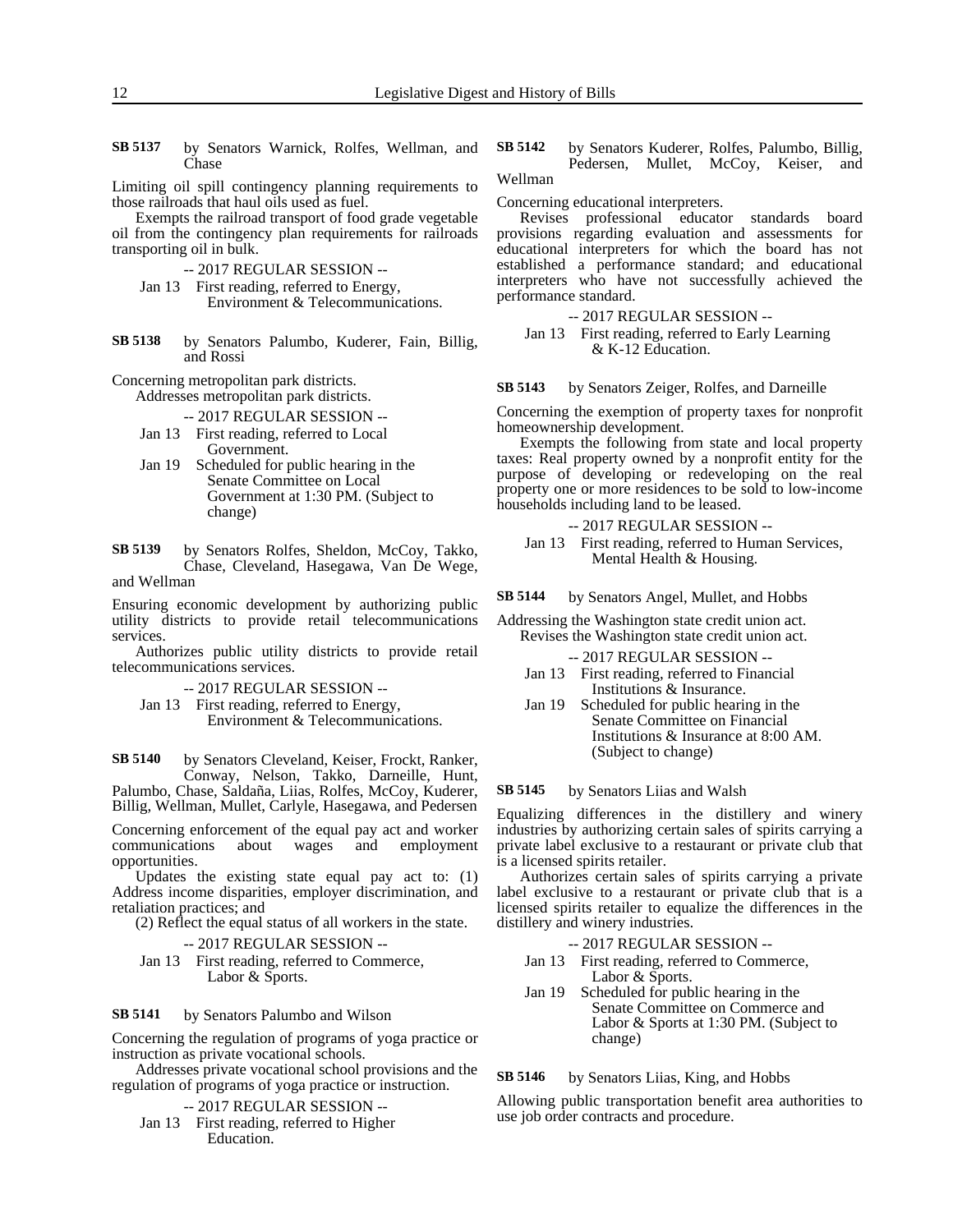Authorizes public transportation benefit area authorities to award job order contracts and use the job order contracting procedure.

-- 2017 REGULAR SESSION --

Jan 13 First reading, referred to Transportation.

#### by Senators Hobbs and King **SB 5147**

Providing an exemption from certain maximum vehicle length limitations.

Exempts public transit vehicles equipped with bike racks from certain maximum vehicle length limitations.

### -- 2017 REGULAR SESSION --

Jan 13 First reading, referred to Transportation.

by Senators Baumgartner, Ranker, Padden, Conway, Zeiger, Chase, Honeyford, Palumbo, Takko, Warnick, and Billig **SB 5148**

Removing the expiration date of the business and occupation tax deduction for cooperative finance organizations.

Removes the July 1, 2017, expiration date for the business and occupation tax deduction for cooperative finance organizations.

-- 2017 REGULAR SESSION --

Jan 13 First reading, referred to Ways & Means.

by Senators Fain, Hobbs, Braun, Palumbo, Baumgartner, Warnick, Walsh, Miloscia, Zeiger, Rivers, Darneille, and Wellman **SB 5149**

Addressing paid family leave.

Provides family leave benefits to certain employees and those employees continue to be eligible for the benefits during employment with a covered employer.

Requires the employment security department to administer family leave provisions.

-- 2017 REGULAR SESSION --

- Jan 13 First reading, referred to Commerce, Labor & Sports.
- by Senators Fain, Rivers, Palumbo, Darneille, and Keiser **SB 5150**

Providing a sales and use tax exemption for certain feminine hygiene products.

Provides a sales and use tax exemption for certain feminine hygiene products.

-- 2017 REGULAR SESSION --

Jan 13 First reading, referred to Ways & Means.

by Senators Fain, O'Ban, Zeiger, Miloscia, and Braun **SB 5151**

Authorizing the county auditor or his or her designee to appoint committees to prepare arguments advocating voters' approval and rejection of certain measures.

Authorizes the county auditor to appoint committees to prepare arguments advocating voters' approval and rejection of certain measures.

# -- 2017 REGULAR SESSION -- Jan 13 First reading, referred to State

Government.

by Senators Fain, Keiser, Rivers, Becker, Palumbo, and Kuderer **SB 5152**

Concerning pediatric transitional care centers.

Creates a pediatric transitional care center license and requires a center, in order to be licensed, to demonstrate that it is capable of providing services for children who: (1) Are no more than two years of age;

(2) Have been exposed to alcohol or other drugs before birth;

(3) Require twenty-four hour continuous residential care and skilled nursing services as a result of prenatal substance exposure; and

(4) Are referred to the center by the department of social and health services and regional hospitals.

-- 2017 REGULAR SESSION --

Jan 13 First reading, referred to Health Care.

by Senators Fain, Liias, Hobbs, and Zeiger **SB 5153**

Requiring proof of financial responsibility before the issuance of vehicle registrations.

Prohibits the department of licensing from issuing an original or renewal vehicle registration unless the applicant attests to having, and provides proof of meeting, the financial responsibility requirements for operating a motor vehicle.

-- 2017 REGULAR SESSION --

Jan 13 First reading, referred to Transportation.

### by Senators Fain, Hobbs, Liias, Zeiger, Billig, Wilson, and Kuderer **SB 5154**

Concerning driver's license formats for persons approaching twenty-one years of age.

Requires the department of licensing to allow for a person who applies to renew his or her driver's license within one week of his or her twenty-first birthday to convert the driver's license to the format of a driver's license for a person who is twenty-one years of age or older.

-- 2017 REGULAR SESSION --

Jan 13 First reading, referred to Transportation.

by Senators Billig, Saldaña, Liias, Rolfes, Frockt, Takko, Darneille, Wellman, Kuderer, and Hasegawa **SB 5155**

Concerning suspension and expulsion of kindergarten and early elementary school students.

Prohibits a school district from suspending or expelling a student who is enrolled in grades kindergarten through two, except when the suspension is based on possession of a firearm on school premises or transportation.

-- 2017 REGULAR SESSION --

Jan 13 First reading, referred to Early Learning & K-12 Education.